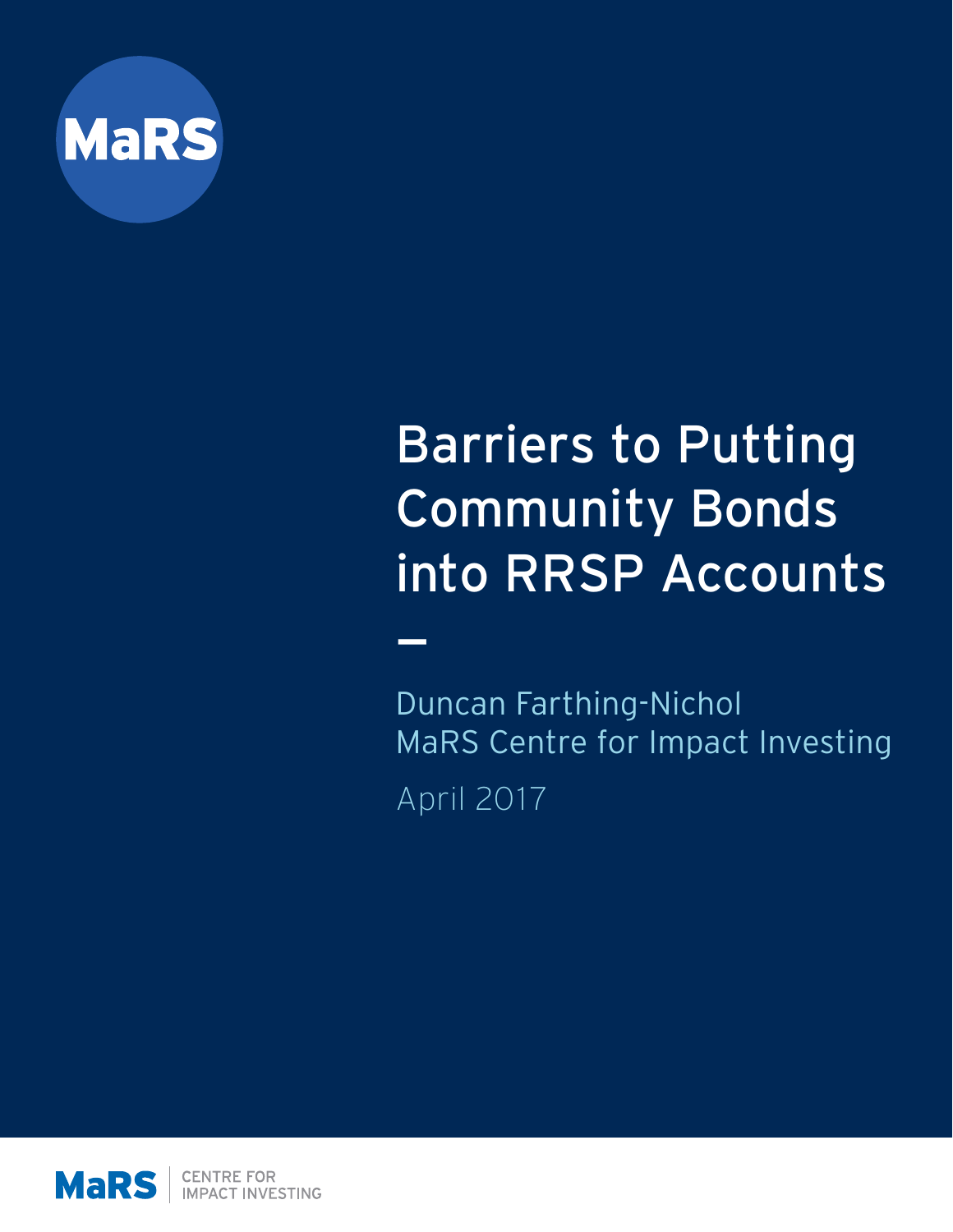Authors Duncan Farthing-Nichol *Senior Associate, MaRS Centre for Impact Investing* [dfarthing-nichol@marsdd.com](mailto:dfarthing-nichol%40marsdd.com%20?subject=)

#### MaRS Discovery District

101 College Street, Suite 420 Toronto, Ont. M5G 1L7

Tel: 416-673-8100 impactinvesting.marsdd.com

#### About MaRS Centre for Impact Investing

MaRS Centre for Impact Investing MaRS Centre for Impact Investing works to unlock the power of private capital to tackle persistent social challenges. It works with investors, governments, ventures and service providers to create funding solutions for projects that generate social and financial returns.

#### Disclaimer

Neither this Document nor any information contained in it may be construed as either an endorsement or an offering of any financial investment and is provided by MaRS Centre for Impact Investing solely for information purposes. None of the information or analyses presented are intended to form the basis for any investment decision, and no specific investment recommendations are intended.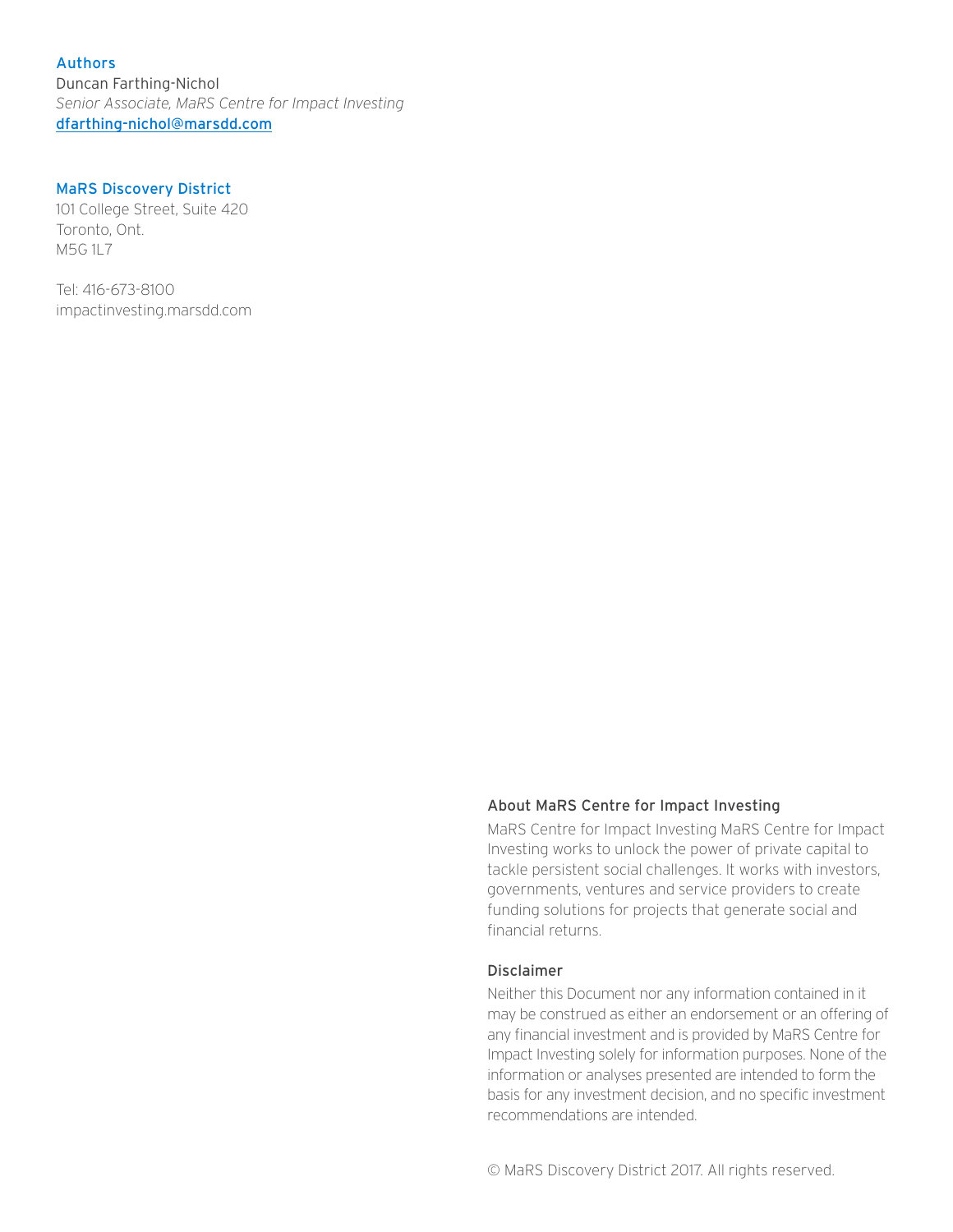## **Table of Contents**

| Benefits to Issuers, Investors                 |  |
|------------------------------------------------|--|
| First Steps to Putting a Community Bond        |  |
| Hurdles to Putting a Community Bond            |  |
| Overcoming Hurdles to Putting a Community Bond |  |
|                                                |  |
|                                                |  |
|                                                |  |
|                                                |  |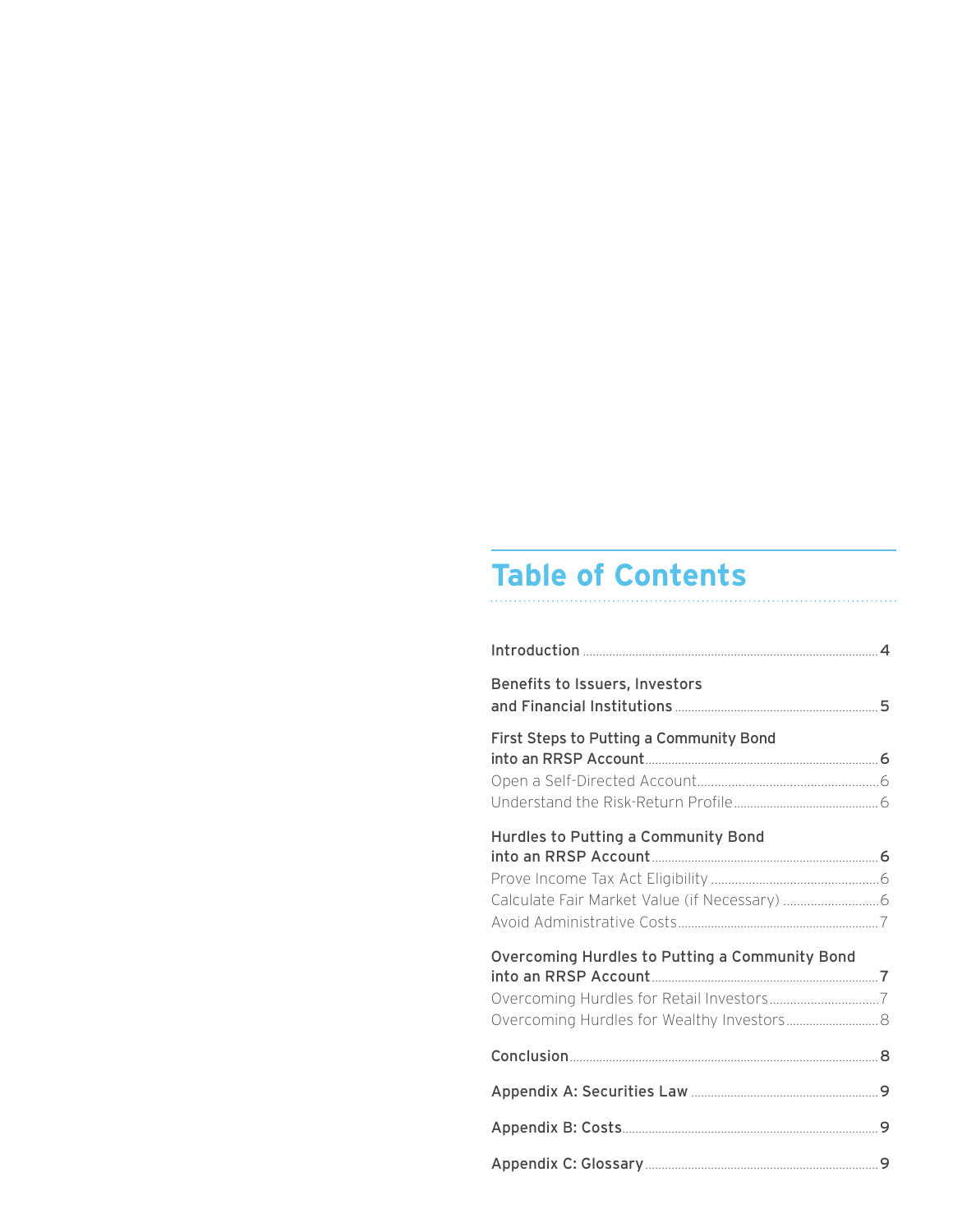### <span id="page-3-0"></span>**Introduction**

Community bonds are small, private market bonds issued by non-profit organizations, co-ops and social enterprises to raise capital for a social or environmental purpose. Issuers sell community bonds to reduce their borrowing costs and to expand impact investing to retail investors. Investors buy community bonds to earn a return while doing good.

Canadians hold more than \$1 trillion in Registered Retirement Savings Plan (RRSP) accounts, and they add more money every year.1 Keen to attract investment from community members who may wish to invest their RRSP savings, community bond issuers have structured some community bonds to qualify for RRSP investment. Yet, despite client requests, financial advisors have hesitated to put community bonds into RRSP accounts.

This paper aims to clear confusion in the market as to why financial institutions rarely process community bonds into RRSP accounts. The paper draws on sixteen interviews with community bond issuers, major banks, credit unions and transfer agents. It begins by describing community bonds and how they can help issuers, investors and financial institutions. It then reviews the barriers to putting community bonds into RRSP accounts. Finally, it concludes that, for retail (non-wealthy) investors, the gap between community bonds and mainstream financial institutions is too wide to bridge. Community bonds issuers should look to strategies other than mainstream RRSP accounts to sell community bonds to retail investors.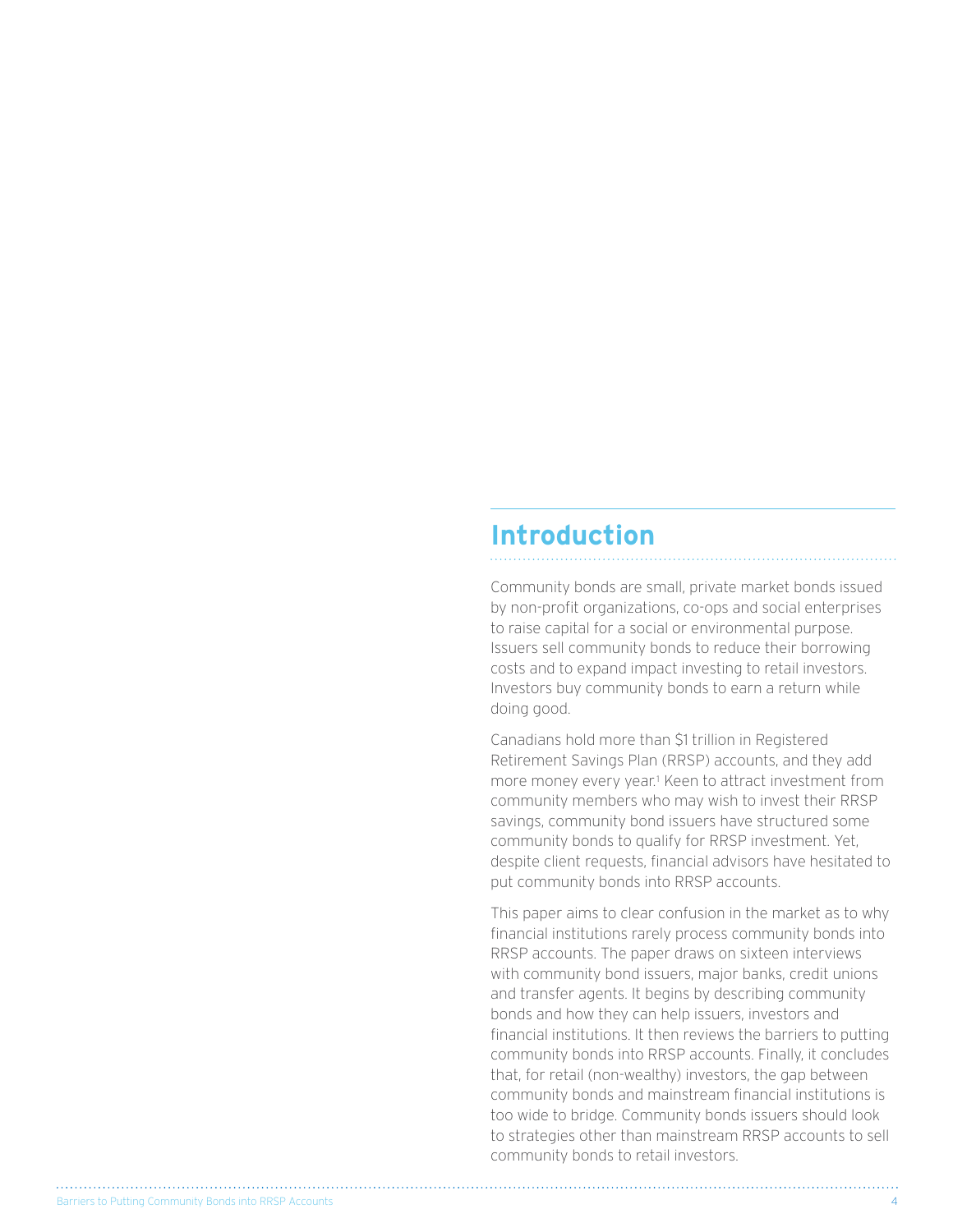### <span id="page-4-0"></span>**Benefits to Issuers, Investors and Financial Institutions**

Community bonds are typically defined by four characteristics: a social or environmental purpose, a nonprofit issuer, an accessible minimum subscription price, and better terms than the issuer can negotiate for traditional finance (usually a bank or credit union loan).<sup>2</sup>

SolarShare, a non-profit co-operative, issues community bonds to finance solar energy projects. It sells \$1,000 Solar Bonds that pay a 5% annual interest rate and mature after five years.3 The Centre for Social Innovation (CSI), a non-profit co-working space and a pioneer in community bonds, sold five-year bonds at 4% interest and a \$10,000 minimum subscription.4 CoPower is a for-profit company and so does not technically sell community bonds, but, for RRSP purposes, its Green Bonds are identical to community bonds. CoPower sold five-year bonds at 5% and a \$5,000 minimum subscription.5

Benefits to Issuers: The favourable terms on community bonds help issuers finance projects that otherwise may not go ahead. For example, CSI issued its first community bond to close a \$2 million gap between its mortgage loan and the price tag on the building it wanted to buy. Without community bonds, CSI may have had to pass on 720 Bathurst Street, now the thriving home of many nonprofits and social enterprises.6

Community bonds also more closely connect organizations with their communities. Most people cannot afford to donate thousands of dollars to their favoured organizations. Community bonds let supporters buy into

organizations at sums they would never donate. The amounts and the long-term commitment turn community members into stakeholders.

Benefits to Investors: Community bonds open the doors to impact investing for those without great wealth. They offer retail investors the chance to match their investments to their values and give young people with lucrative investment years ahead of them the space to explore true double-bottom-line investing. Community bonds' low minimum subscriptions and competitive returns let investors of all types test impact goals and support community projects.

Benefits to Financial Institutions: Community bonds stand at the leading edge of ethical investing. Local, smallscale investments combine a steady return with a strong impact thesis to form an excellent (though very niche) example of impact investing's potential. That potential is beginning to show. At the end of 2015, 156 organizations surveyed by the Global Impact Investing Network and J.P. Morgan managed US\$77.4 billion in impact assets.7

In a 2014 Morgan Stanley survey, the vast majority of wealthy millennials reported an interest in impact investing, and nearly a quarter of millennials reported investing in companies or funds that target social or environmental outcomes.8 A 2016 poll of high-net-worth investors in the United States found that 78% of millennial respondents were interested in impact investing and 34% had invested in funds seeking positive change.9 As millennials grow older and accumulate wealth, they will likely continue to mix moral and financial judgments. Financial institutions that have demonstrated the commitment and capacity to advise on impact will attract and keep their business.

*Overview of the Steps to Putting a Community Bond into an RRSP Account*

|                                            | Cost in time, effort and money |              |  |
|--------------------------------------------|--------------------------------|--------------|--|
|                                            | Investor's job                 | Issuer's job |  |
| Open a self-directed account               | Low                            |              |  |
| Understand the risk-return profile         | Medium                         |              |  |
| Prove Income Tax Act eligibility           | Low                            | Medium       |  |
| Calculate fair market value (if necessary) |                                | High         |  |
| Avoid administrative costs                 |                                | High         |  |

Barriers to Putting Community Bonds into RRSP Accounts 5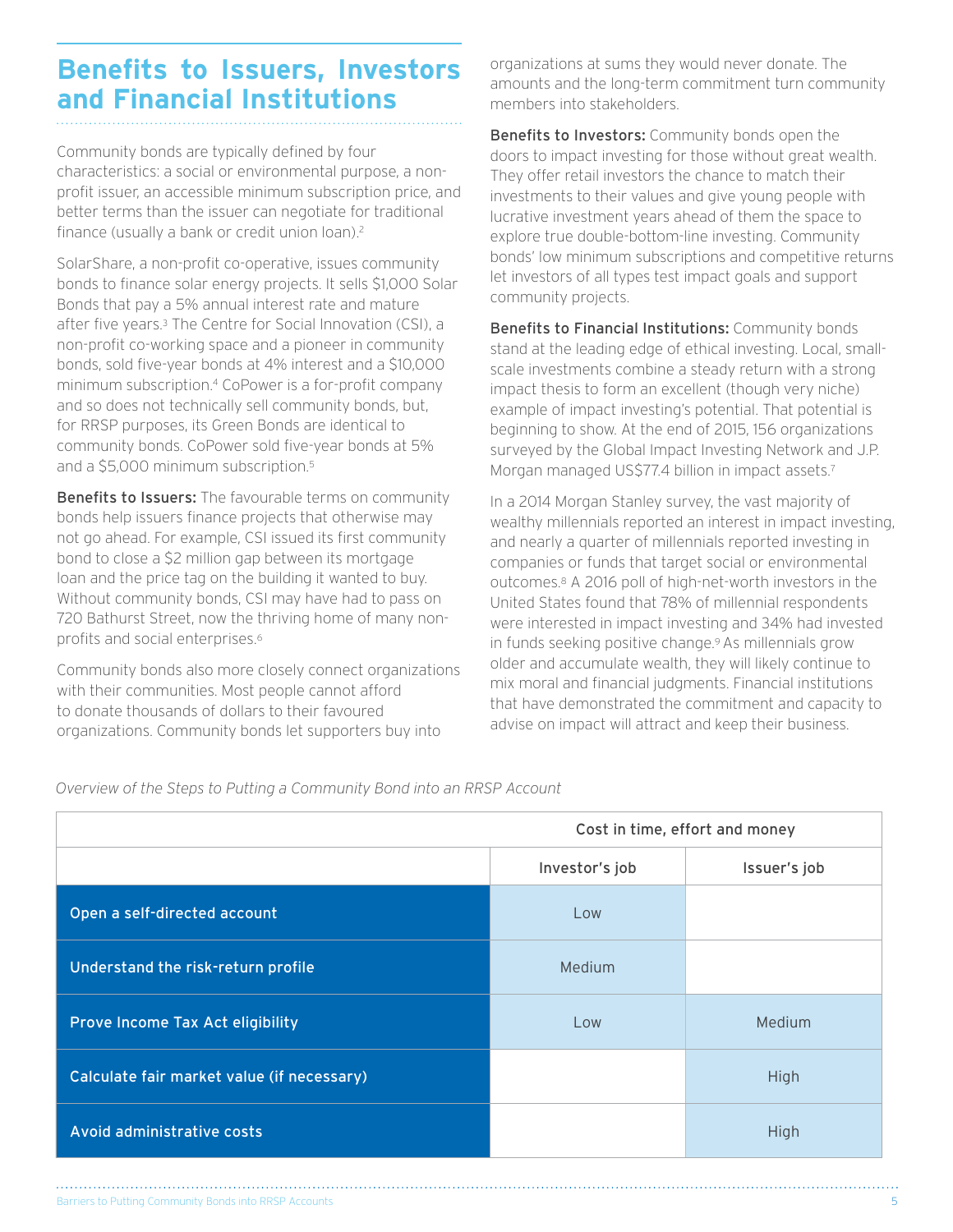### <span id="page-5-0"></span>**First Steps to Putting a Community Bond into an RRSP Account**

#### Open a Self-Directed Account

Financial institutions offer two types of RRSP accounts to retail investors: advised accounts and self-directed accounts. A retail client holding an advised account may only purchase from a list of mutual funds, guaranteed investment certificates and other products affiliated with the financial institution. For people without the knowledge or desire to trade in the full range of financial products, an advised account is an easy option.

Investors cannot place community bonds into advised RRSP accounts. Financial institutions do not list small, private market bonds among the options for these accounts. To put a community bond into an RRSP account, the investor must open a self-directed account. Investors open self-directed accounts to expand their options. Self-directed investors want to put together portfolios that more finely reflect their preferences. Today, one of those preferences is often for investments that match the investor's values.

#### Understand the Risk-Return Profile

All of the financial institutions interviewed expressed anxiety about putting community bonds into RRSP accounts, even if those accounts are self-directed.

The financial institutions cited two factors to argue that the bonds are too risky relative to their return to suit an RRSP portfolio. First and most important, the bonds' illiquidity five years is the usual term and, to date, no community bond has traded on a secondary market—means that investors cannot recover their investments if the issuer begins to struggle or if the investor suddenly needs her money. Second, community bonds issue out of small non-profits and usually take a subordinate position on the property against which they are secured. If the property drops in value and the issuer defaults, investors may lose some or all of their money. Other risks include the chance that the issuer requires investors to roll the bond over at the end of its term.

Investors, however, need not hew to their financial institutions' analysis. An investor may see a community bond's mid-single-digit return on secured debt as well within her risk tolerance. An investor with a self-directed RRSP account can ask her financial advisor to process a community bond into her account. Under some circumstances, the financial advisor may explain the risks and ask the investor to sign a risk acknowledgement form. But the financial advisor will not refuse the bond on risk-return grounds.

### **Hurdles to Putting a Community Bond into an RRSP Account**

The next three steps, and especially the latter two, form the core of mainstream financial institutions' opposition to putting community bonds into the RRSP accounts of retail investors. Financial institutions do not apply special rules to community bonds. Each of the problems below applies to most, if not all, private market securities (securities not traded on public markets, such as a stock exchange). To the extent that community bonds face greater challenges than small business shares and other private market securities, the difficulty lies in the small size of the average bond purchase.

#### Prove Income Tax Act Eligibility

Community bond issuers rely on the Income Tax Act's mortgage-backed debt category to qualify their bonds for RRSP investment. With one caveat, described below, s. 4900(1)(j) of the Income Tax Regulations says that a debt obligation fully secured by a mortgage on real property in Canada qualifies as an RRSP investment. SolarShare's Solar Bonds, CSI's 720 Bathurst bonds and CoPower's Green Bond I were or are fully secured by mortgages on real property in Canada.10 To prove that a mortgage fully secures its bonds, an issuer must produce a valuation of the mortgage. A community bond not fully secured by a mortgage on real property in Canada is unlikely to qualify for RRSP investment.

Section 4900(1)(j)'s caveat says that the issuer cannot be a connected person to the RRSP account.<sup>11</sup> In other words, the issuer must deal at arm's length with the investor. Related persons do not deal at arm's length. People can be related by blood, marriage, common-law partnership or adoption. A person who controls a corporation is related to the corporation. Whether unrelated people deal at arm's length depends on the facts of the transaction.12

While most community bond investors likely deal at arm's length with their community bond issuers, the question of arm's length depends on the specifics of the relationship and transaction.13 A financial advisor may ask a client to sign a document to confirm that the client deals at arm's length with the issuer.

#### Calculate Fair Market Value (if Necessary)

The Income Tax Act requires the fair market value of an RRSP portfolio in several circumstances, such as on death (without spousal transfer)14 or after the RRSP account becomes a Registered Retirement Income Fund.15 Calculating the fair market value of a portfolio means calculating the fair market value of each security in the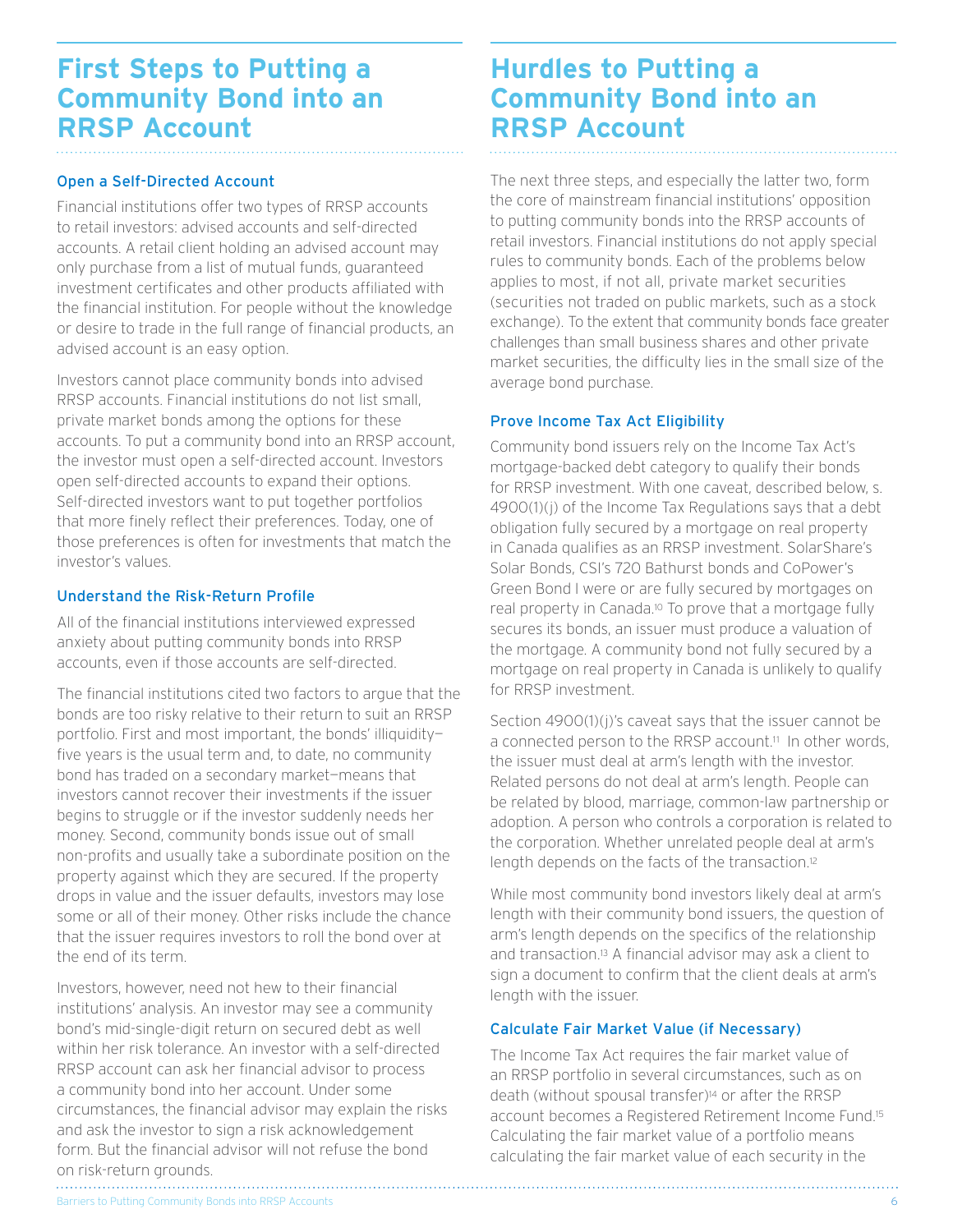<span id="page-6-0"></span>portfolio. Putting a community bond into an RRSP account, therefore, may at some point force someone to pay to assess the fair market value of the bond.

In its Policy Statement on Business Equity Valuations, the Canada Revenue Agency defines fair market value as "the highest price, expressed in terms of money or money's worth, obtainable in an open and unrestricted market between knowledgeable, informed and prudent parties acting at arm's length, neither party being under any compulsion to transact."16

The fair market value of a community bond is not the price of the bond or the principal and interest remaining to be paid to the investor. Instead, the fair market value is the price for which the investor could sell the bond today to another self-interested person.<sup>17</sup> That price depends on the probability of uninterrupted repayment, which in turn depends on the financial strength of the community bond issuer. Calculating the fair market value of a community bond therefore requires a valuation of the issuer's business.18

Valuators measure a company's value by investigating a) the economic environment, b) the company's industry, c) the company's management and other non-financial information, and d) the company's financial statements and other financial information. Valuators produce three types of valuation reports: calculation (the least rigorous), estimate (the middle ground) and comprehensive (the most rigorous).19 While the Canada Revenue Agency does not name a minimum valuation standard, it likely requires more than a calculation valuation<sup>20</sup>

Most estimate and comprehensive valuations cost between \$5,000 and \$15,000, with some up to \$40,000 (quotes vary widely). Financial institutions do not want to accept \$5,000 or \$10,000 bonds (common sizes for community bond purchases by retail investors) into RRSP accounts when a valuation may cost the investor, the investor's estate or the financial institution far more than the investor would earn in interest. Financial institutions feel that, even if an investor accepts the risk of paying for a valuation, the disproportionate cost should the risk come to pass could threaten their reputations. Community bond issuers likely must guarantee the costs of any required valuation before financial institutions will accept community bonds into RRSP accounts.

#### Avoid Administrative Costs

Financial institutions process almost all securities electronically through book entries. Community bonds are paper bonds recorded on a certificate. To process a certificated bond into an RRSP account, the financial institution must manually enter the bond's information. It must also file the certificate in the vault, a secure area that holds valuable paper. To transfer the bond, it must

pull the certificate from the vault. All of these steps take time and permit error. The administrative costs rise very quickly (up to \$500) relative to the interest on a \$5,000 or \$10,000 community bond. Rather than charge fees that would absorb a large portion of a bond's return, financial institutions choose not to offer RRSP placement for retail investors.

To avoid the administrative costs of paper bonds, community bond issuers could switch to a book-entry system. The Direct Registration System is a relatively low-cost book-entry system. Under the Direct Registration System, an electronic entry records a bond's ownership. A transfer agent sends investors statements in lieu of certificates. The transfer agent also manages interest and principal payments, distributes information to investors, and otherwise intermediates between issuers and investors. A transfer agent costs between \$5,000 and \$6,000 upfront, and between \$6,000 and \$8,000 per year (though quotes vary widely).

Community bond issuers interested in processing bonds electronically should contact a transfer agent to explore their options and, if pursuing RRSP investment, determine which book-entry method will best serve the needs of financial institutions. Issuers can find a list of transfer agents on the [website](https://www.cds.ca/cds-services/user-resources/participant-list) of the Canadian Depository for Securities.

### **Overcoming Hurdles to Putting a Community Bond into an RRSP Account**

#### Overcoming Hurdles for Retail Investors

Community bond issuers must overcome a series of expensive and complicated hurdles to put community bonds into the RRSP accounts of retail investors. Few, if any, community bond issuers will find that the costs outweigh the benefits.

#### The community bond issuer must:

- 1) Retain a lawyer to write an opinion on RRSP eligibility of the bond. To complete that opinion, the lawyer will need a valuation of the property on which the bond is secured. Issuers should check with valuation firms to learn the cost of a real estate valuation, which can vary a great deal. A legal opinion will likely cost between \$1,000 and \$2,000.
- 2) Likely guarantee that it will pay the cost of a bond valuation should an investor require a valuation. A valuation will likely cost between \$5,000 and \$15,000.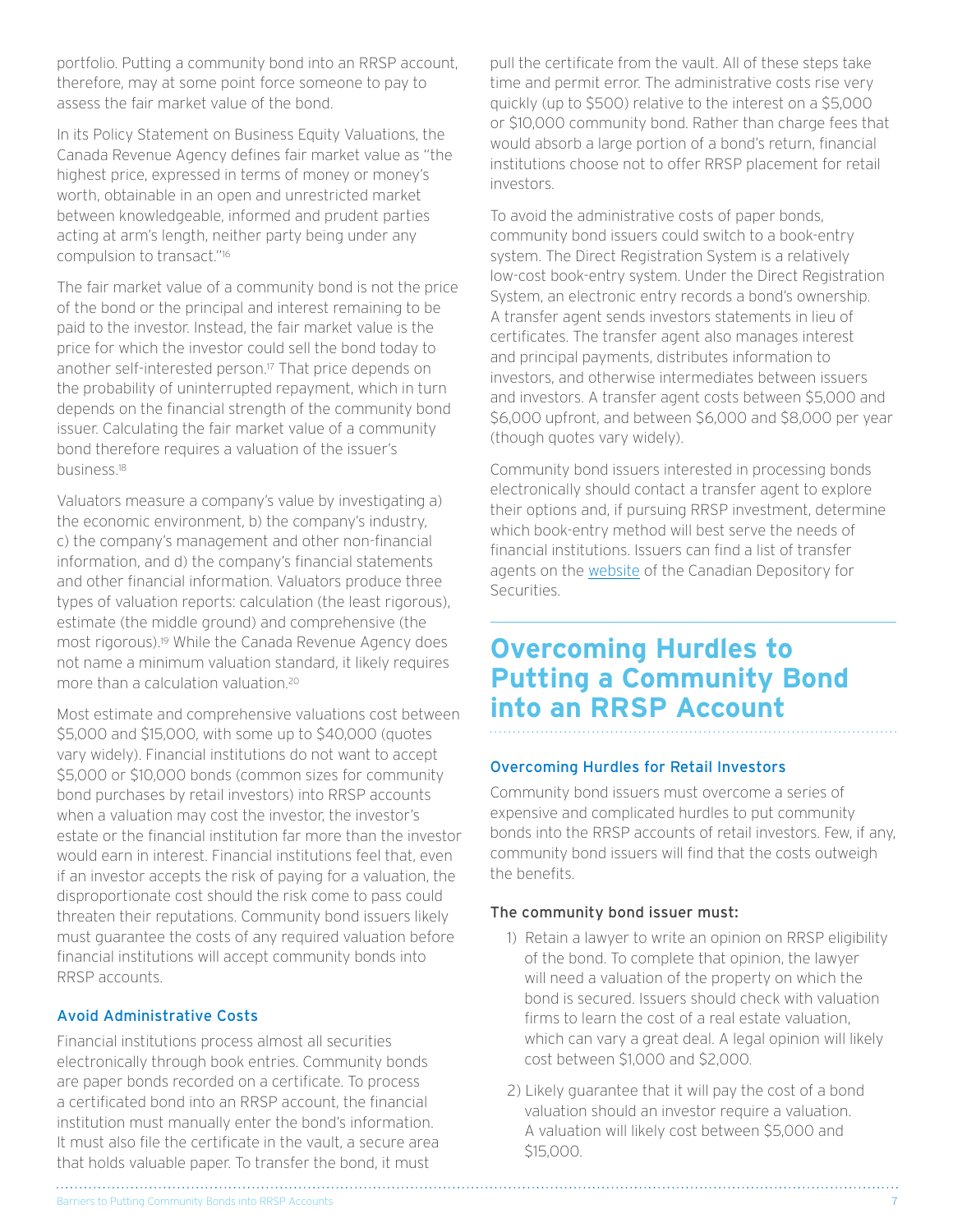<span id="page-7-0"></span>3) Switch bond registration from certificates to the Direct Registration System or another book-entry system. A transfer agent costs between \$5,000 and \$6,000 upfront, and between \$6,000 and \$8,000 per year. The issuer may have to pay additional costs to install a book-entry system.

Even a community bond issuer who completes each step may not improve the rate at which its retail investors successfully put bonds into their RRSP accounts. Community bonds lie far outside the comfort and experience of most financial advisors at mainstream financial institutions. To them, the bonds appear risky and difficult. Those concerns do not stop at the advisors. Financial institutions worry about the reputational risks of putting illiquid, subordinate, unrated bonds into accounts meant to save for retirement. The perceived mismatch between the attributes of the investment and the purpose of the account will hinder even well-organized attempts to put community bonds into the RRSP accounts of retail investors.

Community bond issuers set on helping their retail investors move bonds into RRSP accounts should direct their investors to financial institutions that specialize in the private market. Computershare, for example, accepts private market securities into its RRSP accounts. Computershare charges \$125 per year on a client's first registered account and \$100 per transaction.21 Of course, many investors already have RRSP accounts at major financial institutions and may not want to open additional accounts.

#### Overcoming Hurdles for Wealthy Investors

Some financial institutions have processed community bonds into some clients' RRSP accounts but not into other clients' accounts. This seeming inconsistency has confused issuers. Most of the financial institutions interviewed explained that the difference lies in the size of the financial institution's relationship with the client.

Financial institutions will put community bonds into the RRSP accounts of their wealthy clients. They will accept the risks and costs described above because they wish to maintain the business of those clients. The size of the relationship—and sometimes the size of the community bond purchase—means that risks and costs that are otherwise out of proportion to the return become, from the financial institution's point of view, reasonable. Financial institutions also feel more comfortable dealing in community bonds on behalf of clients who can afford a loss in their retirement accounts.

Community bond issuers do not need to change their practices to assist wealthy investors. Issuers and investors should keep in mind, however, that the rules differ between financial institutions.22

### **Conclusion**

Mainstream financial institutions hesitate to process community bonds into the RRSP accounts of retail investors because, from the financial institution's perspective, the risks and costs—especially the administrative expense and the risk of a fair market value event—outweigh the return on the bond. Financial institutions also hesitate to put illiquid, unrated bonds into retirement accounts. For community bond issuers, the difficulty of overcoming these concerns appears far greater than the benefit, at least at this moment in the community bond market. Community bond issuers should turn their attention to other fundraising tools rather than attempt to put community bonds into the RRSP accounts of retail investors.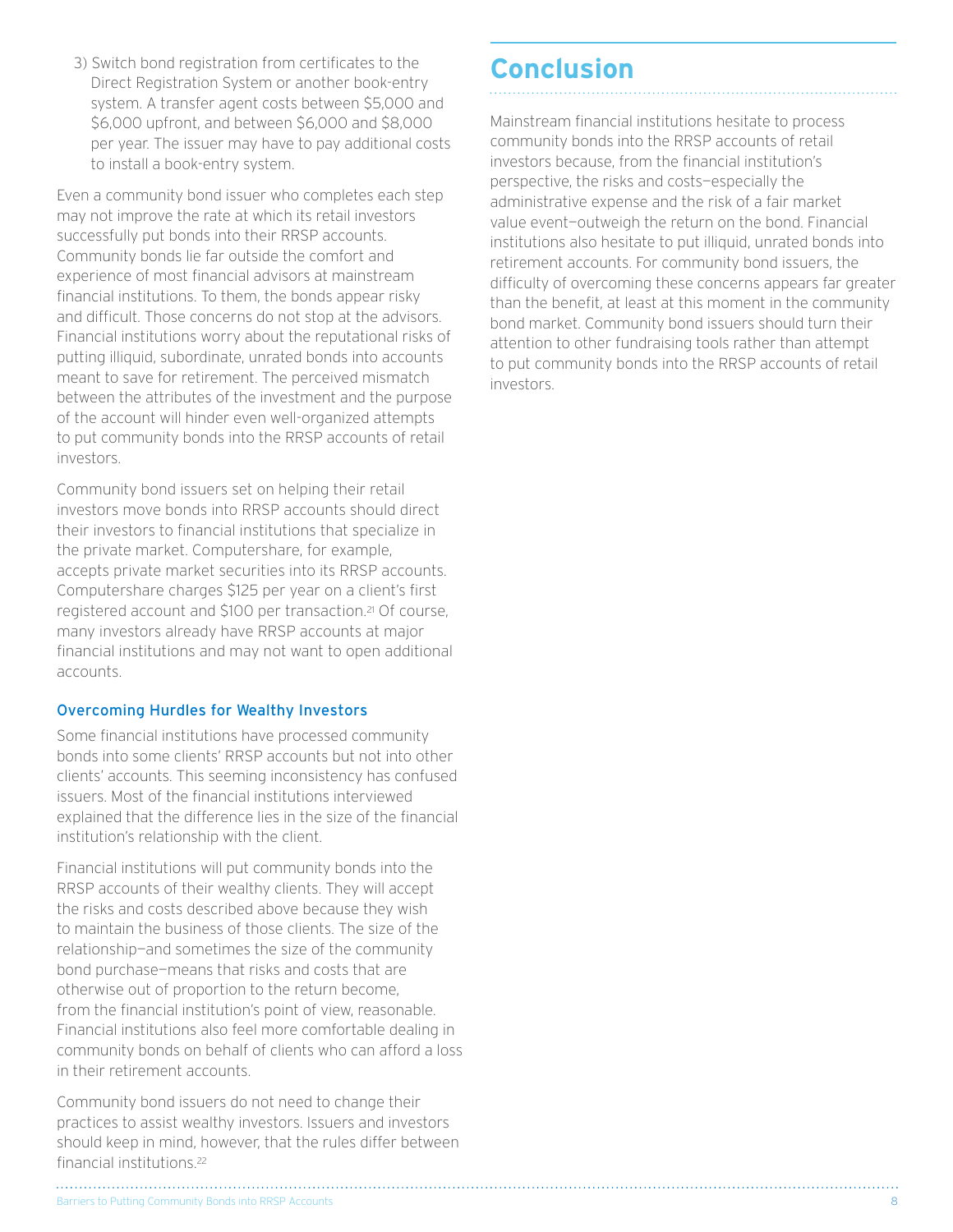### <span id="page-8-0"></span>**Appendix A: Securities Law**

Securities law sets the conditions under which companies and other entities can issue securities. Two of the most important conditions concern the information an issuer must give to prospective investors and the dealer category into which an issuer must register. The conditions differ for different types of issuers.

#### Non-Profit Issuer

- 1) Investor Information. A non-profit issuer does not need to file a prospectus (National Instrument 45-106, s. 2.38).
- 2) Dealer Registration. A non-profit issuer does not need to register as a dealer (National Instrument 45-106, s. 3.38).

#### Co-operative Issuer

- 1) Investor Information. An Ontario co-operative issuer with more than 35 security holders (or a co-operative where sale of the securities would increase its security holders to more than 35) must file an offering statement (Co-operative Corporations Act, R.S.O. 1990, c. C.35, s. 34(1); Co-operative Corporations Act, R.S.O. 1990, Reg. 178, s. 11.1).
- 2) Dealer Registration. An Ontario co-operative issuer does not need to register as a dealer (Ontario Securities Commission Rule 45-501, s. 3.4).

#### For-Profit Issuer (Not a Co-operative)

- 1) Investor Information. A for-profit issuer must file a prospectus unless it sells its securities under one of the prospectus exemptions (Securities Act, R.S.O. 1990, c. S.5, s. 53(1)). National Instrument 45-106 lists most prospectus exemptions. A review of the prospectus exemptions is beyond the scope of this paper.
- 2) Dealer Registration. A for-profit issuer in the business of trading securities must register as a dealer (Securities Act, R.S.O. 1990, c. S.5, s. 25). National Instrument 31-103 lists the registration categories. A review of the "business trigger" or the dealer registration categories is beyond the scope of this paper.

### **Appendix B: Costs**

*All prices vary widely. Issuers should take these prices as rough approximations only.*

| <b>CATEGORY</b>              | <b>WHY</b>                                                                                                                  | <b>COST</b>                                                      |  |  |
|------------------------------|-----------------------------------------------------------------------------------------------------------------------------|------------------------------------------------------------------|--|--|
| Legal Opinion                | To prove bond<br>eligibility under the<br>Income Tax Act.<br>Does not necessarily<br>speak to arm's-length<br>requirements. | \$1,000 to \$2,000                                               |  |  |
| Valuations                   |                                                                                                                             |                                                                  |  |  |
| Mortgage<br>Valuation        | To show that the<br>bonds are fully<br>secured by a<br>mortgage.                                                            | Request quote from<br>valuator                                   |  |  |
| <b>Business</b><br>Valuation | To establish the fair<br>market value of<br>bonds.                                                                          | \$5,000 to \$15,000<br>(up to \$40,000)                          |  |  |
| <b>Book Entry Services</b>   |                                                                                                                             |                                                                  |  |  |
| Transfer<br>Agent            | To track bonds<br>electronically by<br>book entry.                                                                          | \$5,000 to \$6,000<br>upfront and \$6,000<br>to \$8,000 per year |  |  |

### **Appendix C: Glossary**

#### Issue

To sell a security to finance one's operations.

#### Issuer

An organization that sells a security to finance its operations.

#### Transfer agent

An intermediary between issuers and investors. Transfer agents can record securities in book-entry systems, such as the Direct Registration System.

#### Certificate

A formal paper recording a security's ownership.

#### Book entry

An electronic entry recording a security's ownership.

#### Retail investors

Non-wealthy investors. The cutoff depends on the financial institution. For example, one of the big banks will only permit a client to put private market securities in her RRSP account if she holds at least \$200,000 in public market securities in her RRSP account.